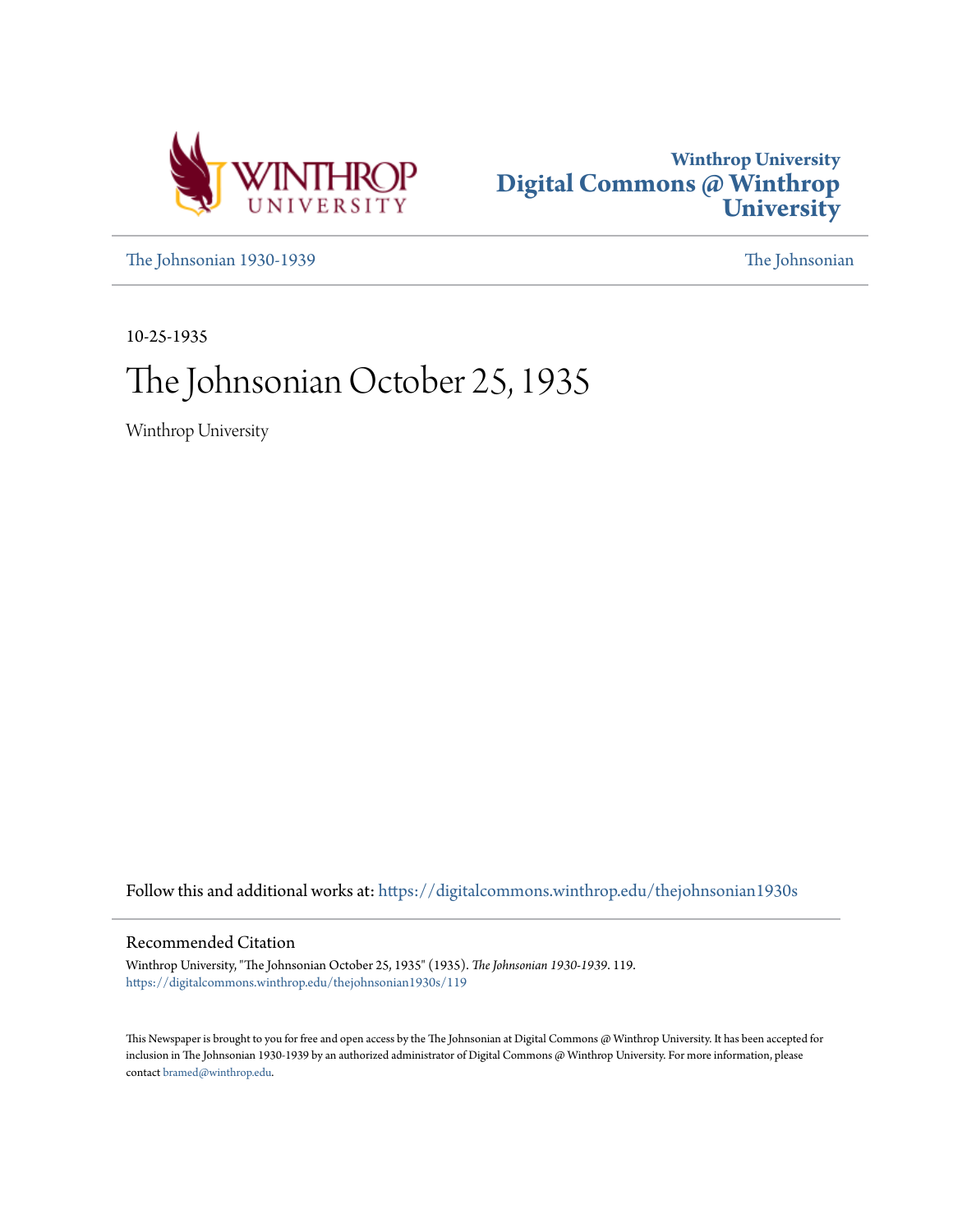# The Johnsonian SUBSCRIPTION, SLOS A YEAR

### VOL. 13, NO. 6

## NATIONAL MEASURE Y.W.C.A. CELEBRATES Hans Kindler And National AIDS MANY STUDENTS OCTOBER BIRTHDAYS

October Are Honored

College officials and students who

tained at a Eslloween party given by

DR. ROGERS ANNOUNCES

**SCORES FOR APTITUDE** 

Homogeneous Grouping Than

Formerly

the Y. W. O. A. in Job

nson Hall Pri-

Friday

N. Y. A. Bill Enables 145 Win-Students and Officials Born in throp Students to Continue **Their Education** 

One hundred and forty-five students

are receiving employment at Winthrop have October birthdays were enternoder the National Youth Administration Act. President Roosevelt set up, by execu-

day, October 18, from 6:30 to 7:30. readent Moonevers for up, or recent to the contribution of the and the correct term and the correct the MA00,000,000 grant the constitute was made up of Servan Sheltona under the MA00,000,000 grant Prederal Relations, Jour N. Y. A. is to enable r ate their education. The National Hannah, and Sara Westbrook. These such Administration is directed by a girls were analoied by other Cabinet<br>ecial board set up by the Fresident and committee members: Elizabeth<br>ecial board set up by the Fresident Bardim Beas Mao Baker, Marie Econe,<br>Washing

special board set ga by the Presidenti and countinue and anomicies members. Elizabeth points and with a sample and state in the specific set and the specific set and the specific set and the specific set and the specific

me Office ckston Assu **Rasiness Discussed** 

Mamie Bryani and Dorokly Thackton was installed as vice-president and treatment, repectively, of the situation spectral experiments in the branching of the situation of the situation of the situation of the situation of t The fallering, Anna Louis Branchets,<br>
The fallering committees<br>
The spointed: Frequency standing Bry-<br>
tre application, Anna Louis Recentre, Dr. W. W. Regress, who is in charge<br>
rest application of the personnel testing o

 $\alpha$ nske pi Paye

It was de which will be November 1,<br>steak supper at The Shack.

## "Phi U" Initiates

Upsilan Chapter of Phi Upsilan Omi- Spatial Vocalional Applicies. The names can consider a material homoray Bone Eor- later.<br>
and a complex state will be announced from the fit system consideration of the system of the sy

# **Orchestra Will Play Here**

Extra Artist Course Number is Booked For Thursday, November 14-Kindler Rated As Greatest of Young Conductors

Wintkrop has secured as an extra (received in Columbia, S. C., last Man number on its Artist Course, Dr. Hann is shown by the following excerpt fractional extends of the simulational explicit  $\alpha$  and  $\alpha$  is the simulati erpt from

number on the baseball approaches and the Baseball approximation of gather and the baseball approximation of the analysis of the state of the state of the state of the state of the state of the matter of the baseball appr

## **MANY STUDENTS ATTEND FAIR**

Special Train Carries Students Publications of Winthrop Colto Columbia-College Officials Chaperone

ty students attended the State Fair in Evalyn Hannah, of The Johnsonia Columbia yesterday. These students in-Columbia yesterday. These students in-<br>cluded seniors, class presidents, mar-

Club Will Petiti

Flans for taking in new members<br>and for holdin<sup>-</sup> a tea next mouth were<br>iscussed at a meriting of the Student<br>betty Society hold Monday afternoor<br>betober 31, in tha Johnson Hall Li Scores This Year Show More discusse:<br>Poetry 6

brary.<br>It was decided also "us the location" start the context should petition the College Poetry Society of America for chapter here.

Dr. Phelps Is Amongst Roosevelt's Welcomers

Dr. Phelps went to Charleston Wednesday, October 23, to help "in wel-<br>coming President Roosevels to South<br>Carolina. He was invited to come to<br>the auditorium at The Cliadel where

the auditorium at the chancel where<br>
the Problem spake.<br>
Dr. Phelps did not return to Rock<br>
Hill immediately, but went to Column<br>
bia from Charleston, where he attended the State Pair on Thursday.

Junior Class Elects **New Representatives** 

Hen Perris was elected a member of the Oldiege Senate at a meeting of the Junctic character character character of the Auditor Character of the analysis (and results) that the parameter of the control control control contr At the close of the morning session he Johnston Chapter served a de-About fifty members attended this<br>meeting. The Western District em-<br>braces Alken, Allendale, Bamberg,<br>Barnwell, Edgefield, Hampton, and

**MASQUERS WILL HOLD** OPEN MEETING TODAY

'Sir Galahad" is Theme of Afternoo n-Entire English De partment is Invited

The cotire English department is invited to attend a program given by the Masquer ddi<br>Johnson Hall.

commoon Hall.<br>The program will consist of selec-<br>tions given by a choric speaking group<br>which will include the 23rd paalm and "Tintern Abbey." ..<br>על מח the life of Sir Gal.

Pour tableaux<br>had will be pre Pure patients on the life of Bir Gal-<br>and will be presented. These include<br>share with a regular that the application of the state of the Vignor March<br>straing the Holy Grail appears hefore the limit. The Vigil of Sir Galaha

music for the tableaux will be given<br>by Miriam Spelgints, violinist, and Jane<br>Cooper, cornetist. Each acene will be<br>introduced with a short speech by<br>Florence Richbourg. sworth will recite a

andeleine Hayn<br>noem, "Galahad "<br>"Diddle"

poem, "Galahad." "Dide a series all portury Galanda"<br>"Didde" Burnet will portury Galanda as erhild; Jims Hollis, Quardian of<br>the Grail; Jims Hollis, Quardian of<br>the Grail: Jessic Teaters, Sir Lancelor<br>Caroline Gause (Calci

Thomas, and Esabel Ecuton, six nums.<br>These tableaux are exact replicas tak-<br>in from panels composing the Edwin A.<br>Abbey frieze decorations in the Boston Abbey frieze de

## **IN ANNUAL MEETING ROTARY ENTERTAINS**

Daughters and Nieces of Rotarians Honored By Rock **Hill Club** 

Columbia yesterday. These students in-<br>
columbia yesterday. These students in-<br>
cluded seniors, class periodic correlation, and the cluster of methods a<br>more cluster and the students of the Student Govern Pheilboats and M

ALUMNAE ASSOCIATION Clauson, Mary 2, Howard, Louise MEETS AT JOHNSTON Read, Caroline Riley, Margaret Shiniey, samos, Gara Wall, Mary White, Eu-<br>| Cobbis. Lendall, Marguerite Sanders, Little Theatre Group and Lilla Bush.

## Tatler Staff Holds

Tatler staff banquet was held in

re autor, 22), Prosident of the Johnson Certrude Theorem as the presenced to all president to the property of Windows (Theorem Mc Certre California (The Prosident Certre California (The Prosident Certre California (The Pr Estant rang; aurertunar anager, aurer<br>Rosanne Howard; Junior Eclitor, Mary<br>Balle; Assistant Businean Manager,<br>Tirzah Mechipir; Assistant Advertis-<br>Insto Editor, Elizabeth Algary; Typ-<br>Roto Editor, Elizabeth Algary; Typolyn Cobb, and Virginia Scoo

### Winthrop Students On Kiwanis Program

Mary Frances Gomell, contraito, ac-

od by Anna Louise Renneker

## **KRYL BAND WILL PLAY AT WINTHROP**

Nell Kinard, Graduate of Winthrop College is Soloist-To **Appear October 25** 

Bohumir Kryl, world renowned our ductor and cornetist, with his Symphony Band, which is making its thirty-first annual concert tour, will be<br>presented as the second number of the series of Artist Course entertair in Winthrop College Audi rium, Priday, October 25, at 8 o'clock. App on this program also will be No  $n_{\rm H}$ 

car, oterose 29, at 8 o'edec.<br>Appearing and the HTM Example and the program also will be HCl Example<br>and solution 3 of the HCl Example and solution and the HCl Example and width<br>and solution 3 of the SMS gradient and the

the concerts is fully appreciated.<br>The appearances of Kryl and his band are always followed by loud praise<br>and one critic has said, "At three the music seemed almost to die away, let<br>ing only the echoes of the Pipes Pan, and then again it swelled with<br>all the fury of a mountum stream, to<br>a volume and mellowness of a great **STUDENTS AT DINNER pipe organ.** The tonie of the instruded together in st sch af rtistic way that they more re Symphony than a B

**ARCHIMEDEANS ELECT EIGHT NEW MEMBERS** 

#### Lucile Fender New Acting Re cording Secretary-Holds Office Temporarily

virtue atmosperarity<br>
Levelle Perder was appointed acting<br>
Levelle Perder was appointed acting<br>
recording secretary of the Archime-<br>
Bridge, colour 18, in Johnson Tall.<br>
Since will take the diffuse three colours of illines

**Gives Dramatizations** 

d Lillia Bish.<br> **Example:** Friday Night (sance, "Tion Slatterns and a King-<br> **Banquet Friday Night** and a dramatic portrayal, "The Finger<br>
That results and a dramatic portrayal, "The Finger<br>
That results and the of God," w

Jointon Rail, Priday night, Owner and Rail numerons, someoned and the<br>set of the disc of the course benefit was street by a contraction of the<br>set of reduction of the Scheme of the set of results and Eucknotic street<br>with

### Student Volunteers Met Sunday Afternoon

eers met S Student Volt ernoon, October 27, from a bohy<br>In the Music room of John<br>The purpose of the meeting<br>discuss the book "Par Horte r  $3040'$ n Hall eeting was<br>Iorisons." Di  $\overline{a}$  to cussion was by Corne<br>and Cleland McLaurin,<br>ulty adviser, was present lia DesCl urin, Miss Pink, fac

#### NOTICE!

 $\begin{tabular}{|l|} \hline electron & Class & others & will be\\ \hline 1 & A & A & A & B \\ \hline 2 & 31 & 32 & 33 & 44 \\ \hline 3 & 32 & 33 & 44 & 44 & 44 & 44 \\ \hline 4 & 33 & 44 & 44 & 44 & 44 & 44 \\ \hline 5 & 34 & 44 & 44 & 44 & 44 & 44 \\ \hline 6 & 35 & 44 & 44 & 44 & 44 & 44 \\ \hline 7 & 36 & 44 & 44 & 44 & 44 & 44 \\ \hline \end{tabular}$ 

**ENTRIES ARE MADE** 

lege Send Delegates to State

**Press Association** 

Betty Carrison, Jean's Teague, an



Business Seaden, Program, and genia Luncheon Entertain West-

ern District

Wentern District of the Winthrop Association ret in the Methemondist Church at Johnston, South Caracter of the Methemondist Caracter of the Methemondist Caracter of the Australian Content of Maxynel Comers 221, Freelabour

ardr. 1981. Mass James A. Eidson (Oertrude 1981. B. E. Wall. Mrs. James A. Eidson (Oertrude 1981. Proteins) (Chapter of Winkthrop Daughters, extended greetling to the guests: Miss Kahlerine Mealing made the response. Hon.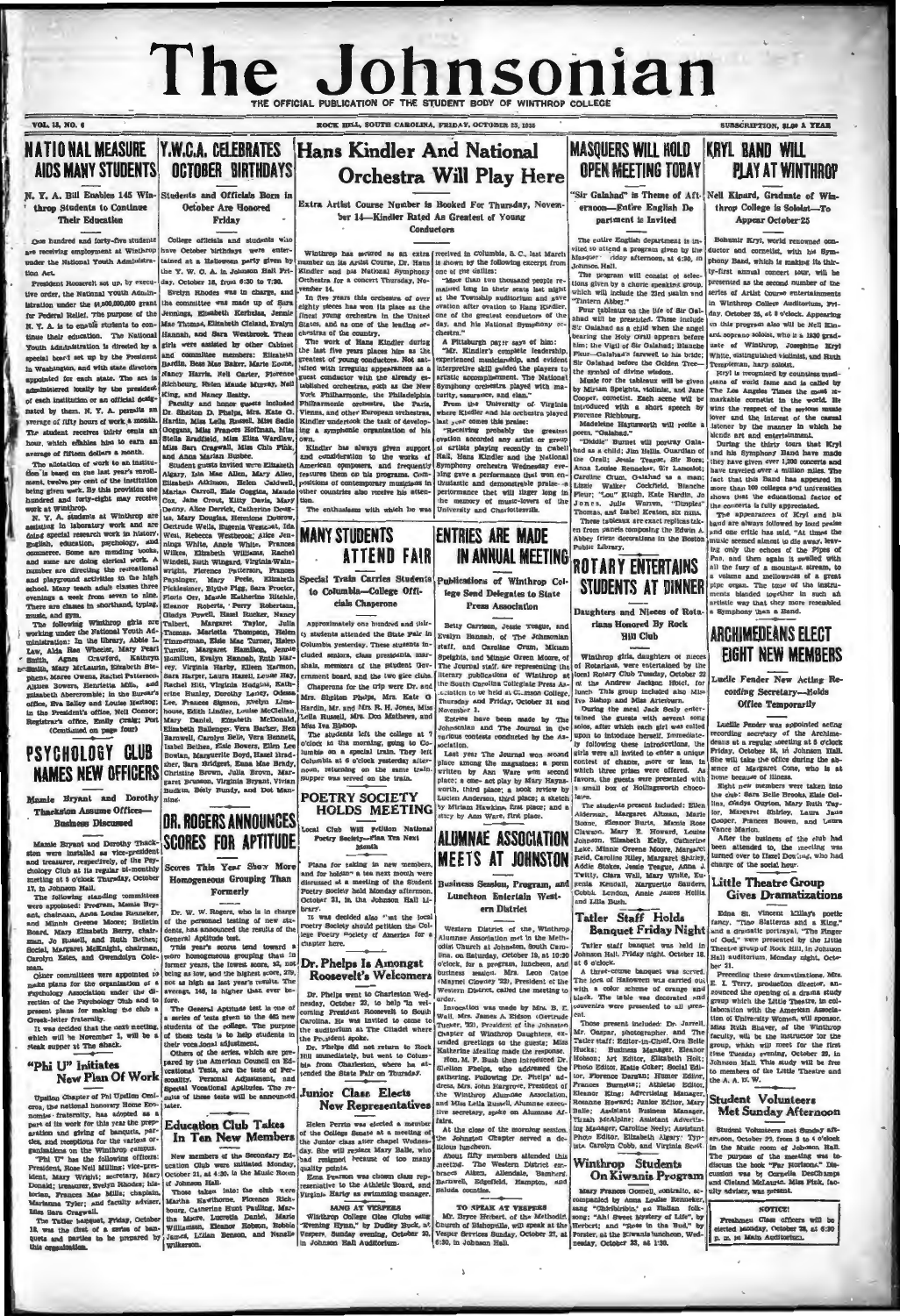### THE JOHNSONIAN **ISBURD EVERY FRIDAY**

41.00 Per Yea

| Eutered as second-class matter November 21, 1923, under the Act of March<br>1879, at the postoffice in Rock Hill, S. C.<br>Member of South Carolina Press Association<br><b>EDITORIAL STAFF</b><br><b>BUSINESS STAFF</b><br><b>REPORTERS</b><br>Greene Stewart, Ruth Bethea, Mary Gallman, Lorena Galloway,<br>Jessie Teague, Jean Moss, Madeleine Haynsworth | Advertising Rates on Application |
|---------------------------------------------------------------------------------------------------------------------------------------------------------------------------------------------------------------------------------------------------------------------------------------------------------------------------------------------------------------|----------------------------------|
|                                                                                                                                                                                                                                                                                                                                                               |                                  |
|                                                                                                                                                                                                                                                                                                                                                               |                                  |
| PATRICIA WISE -------------------------------- Assistant Business Manage<br>Dot Manning, Anrie Rosenblum, Virginia McKelthen, Mary Phillips, Hatti                                                                                                                                                                                                            |                                  |
|                                                                                                                                                                                                                                                                                                                                                               |                                  |
|                                                                                                                                                                                                                                                                                                                                                               |                                  |
|                                                                                                                                                                                                                                                                                                                                                               |                                  |
|                                                                                                                                                                                                                                                                                                                                                               |                                  |
|                                                                                                                                                                                                                                                                                                                                                               |                                  |

**FRIDAY, OCTOBER 25, 1735** 

WHAT EVERY JANE SHOULD KNOW

"Hi there Jane, have you read your Johnsonian?"

"Yep, from cover to cover.

The foregoing is a conversation, the like of which we optimistically hope often takes place on Fridays. The question at issue, however, is not one of how often various Januar decisive, reach the year can be reach that the

read the paper rrom cover to cover, out on any on ansure really have. Many of them have not.<br>In readily have. Many of them have not.<br>In reading the paper, several of these James each week forget<br>to read one of the most imp to know that now "slik stockings of finest quality" may be had for seventy-five cents, cherry lips for forty nine, and toasted cheese sandwiches for seven? Certainly the collegiate success of every Jane depends partly upon knowledge of these things that every girl should know. Therefore it behooves her to read all ad-

tisements, large and small.<br>In The Johnsonian, advertisen ents fill approxi tely 25 per cent of the paper; without this percentage it would be impossible<br>to publish more than fifteen papers a year. Merchants who advertise in our columns render us invaluable assistance

vertue at our coutums renor to a mystuate assignme.<br>This issue of The Johnsonian is dedicated to the merchants;<br>it is the special-Merchants' Issue. As a part of this dedication we<br>wish that every "Jane" at Winthrop College may profit by us.

### **JUSTIFIABLE CRITICISM?**

During the last few weeks of last year and the first weeks of this year, there has been a good bit of criticism of the administration and the officials of the college in connection with the fact that the pictures showed at the college have not, in some cases,<br>been American productions, or been the most entertaining shows put on the screen.

put on survey as well as the recentment that has<br>lain back of it, has been unjustified. It has come, chiefly, from s that students who have not carefully considered the circumstance exist

Granted that the shows have not all been the very best produced, we feel that the administration is doing the best that it can under trying conditions, partially unknown to us.

Toleration in this case will be rewarded. Perhaps as a "to<br>boot," perhaps just as a good will gift, there has been added to the previously completed artist course program, a performance by Hans Kindler and the National Symphony Orchestra! With the announcement of this free entertainment, we are sure the students<br>will be mollified on the subject of the moving pictures. We feel<br>that this makes up for all, and more than, the not-so-good pictures we have had.

#### AN EVE TO THE REGIILATIONS

As soon as two ladividuals begin to share the same living conditions, they formulate agreements by which they may live in harmony. The larger a group becomes, the nore complex are the regulations governing their actions. E

the exastence of the whole can be made more efficient and astis-<br>factory. And we, too, as representatives of a high form of group<br>life have our standards.<br>Every student in the college has been upholding, either with<br>consei zenably, loyalty and decompy hefore ahe enrolled herself as a mem-<br>zenably, loyalty and decompy hefore are around that there, too, are<br>bilities of a new group, should abe not find that there, too, are<br>symments that have b

eleants, the seate assessment and contentment is the posses-<br>should can be college. Our group is a large one, one of various<br>interests and beliefs. It is imperative, therefore, that we have<br>interests and beliefs. It is imp the standards we ourselves have found necessary to provide.<br>-Campus Comments (Mary Baldwin College).

the One Adve

Pab

The Auburn Pishmman matics that  $|A \text{ current result}$  contrains an analysis of the mean analysis of the match the same as Sinio Enhinesity produced the following matches behavior of the same of the same of the same of the same of th

5 Particular Que Advertises

STUDEN

THE JOHNSONIAN

unother stadent who well on helps

s as a complement of the set of the specific set of the specific control of the control of the specific set of the specific set of the specific set of the specific set of the specific set of the specific set of the specifi min-Theorian Bunday, when child<br>can also a sample over 1000 and the mind-Theorian Bunday, when child<br>cd innocent pleasures on the Sab<br>del innocent pleasures on the Sab<br>retiring was used f-reduced<br>profile the string of the 3 to 4 o'clock on Sunday is a u ement to four walls during the .<br>fir idle of the aftern m. for, everyus wa. Med is not used for the purp chich the name suggests it was

side for. Furthermore, many of u ng out-of-doc and would be be staying on the es nnus for the

Tagged: Elh Halt

## **FACULTY OPINION**

Fig. Chain and the Hamman of the state of the control of the control of the state of the state of the state of the state of the state of the state of the state of the state of the state of the state of the state of the sta

pond to our sphases. We meat awe of the minimizes, but for what we don't now it is the first place, we should allow  $\gamma$ . The President to give us permulation o go. We are impolite to him if we can possible to be the studi



Also egg shell, beige, acqua. brown, rose, and prints

1.00, 1.48, 1.95 and 2.95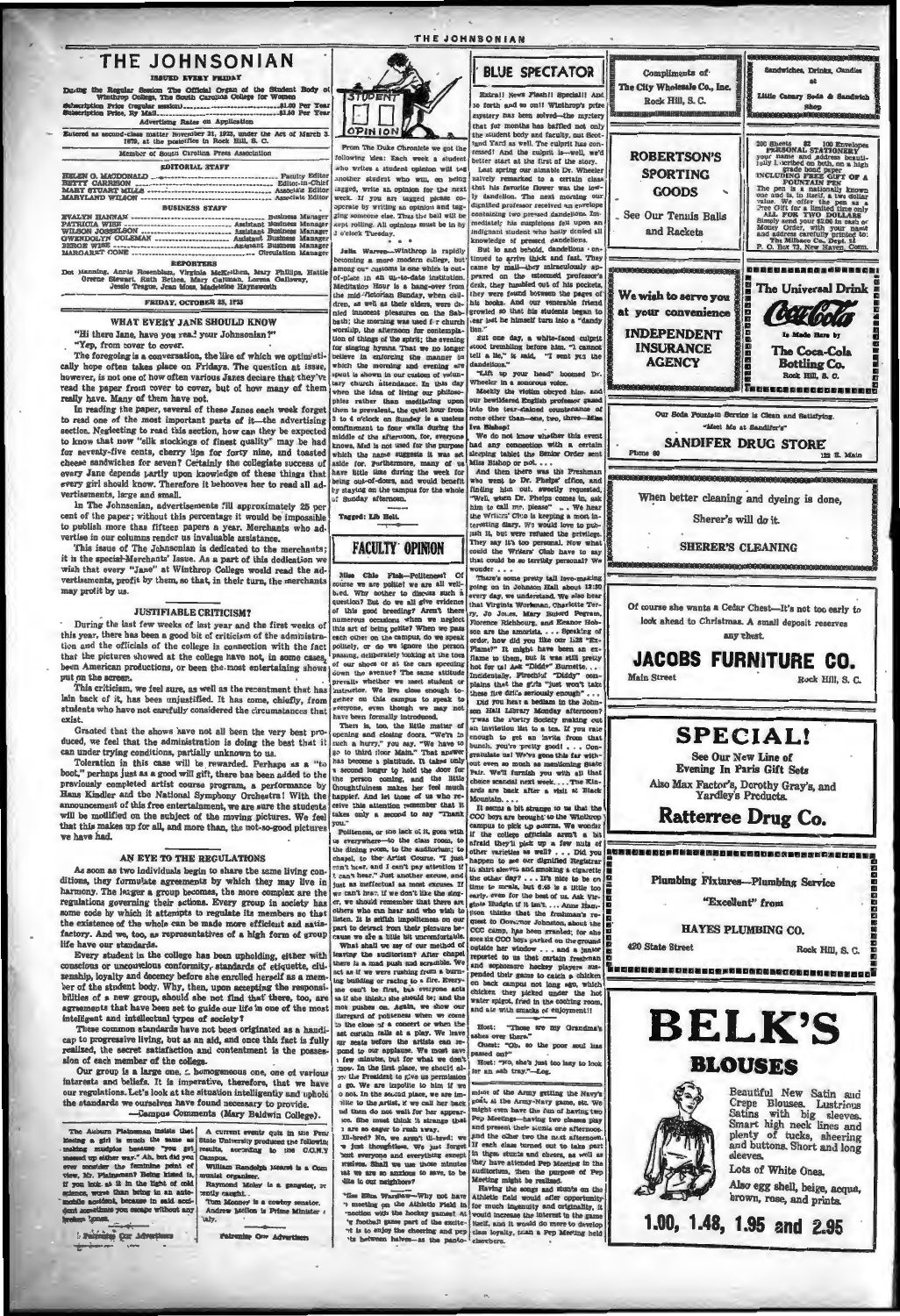